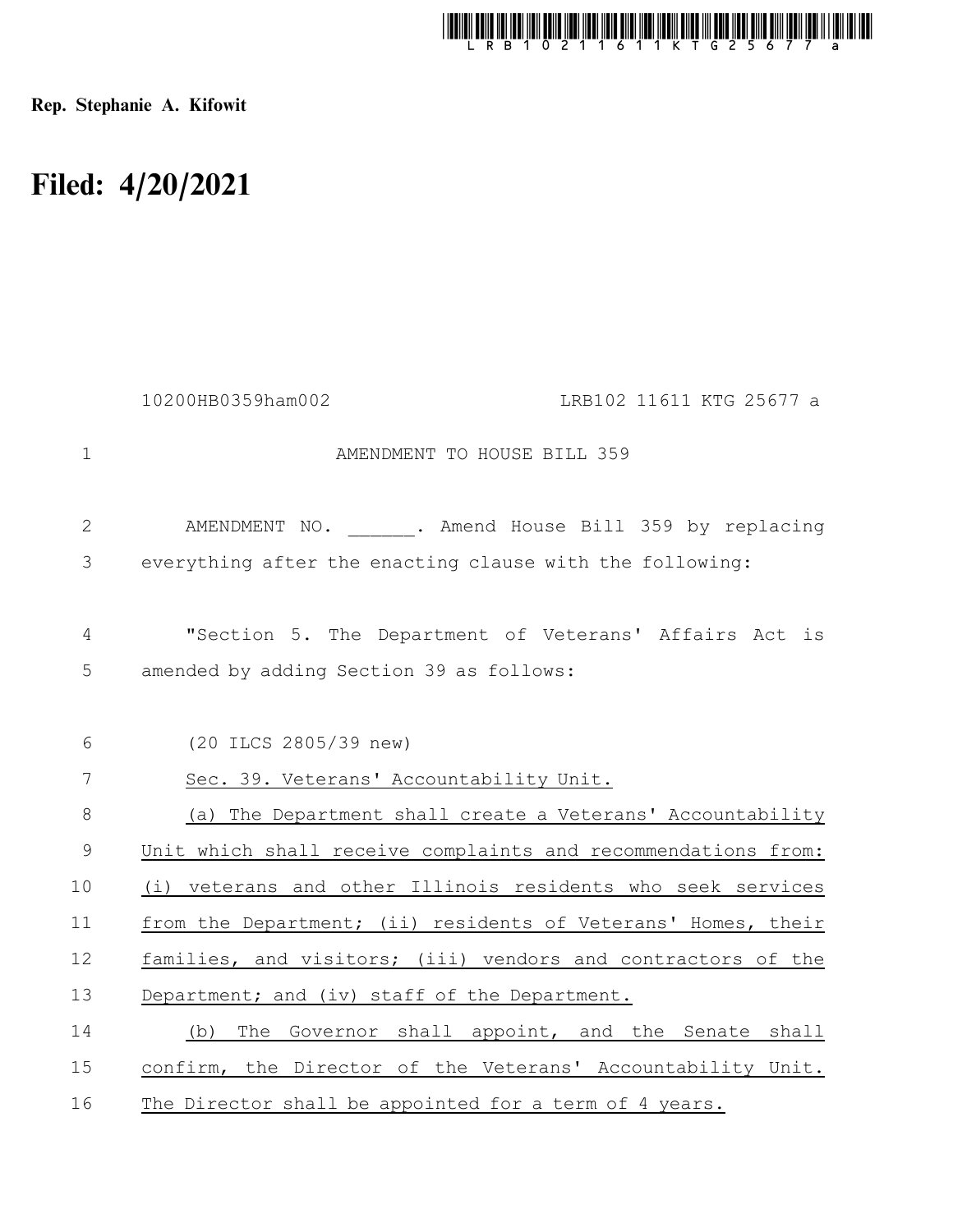| $\mathbf 1$   | The Director of the Veterans' Accountability Unit<br>(C)       |
|---------------|----------------------------------------------------------------|
| $\mathbf 2$   | shall ensure that the Unit maintains regular office hours and  |
| 3             | establishes both a toll-free helpline and a dedicated          |
| 4             | electronic mail address for the purpose of accepting           |
| 5             | complaints, information, and recommendations. The Director     |
| 6             | shall provide a reasonable means for receiving complaints      |
| 7             | outside of office hours.                                       |
| $\,8\,$       | The Veterans' Accountability Unit shall function<br>(d)        |
| $\mathcal{G}$ | independently of the Department. The salary and benefits of    |
| 10            | the Director of the Veterans' Accountability Unit and any      |
| 11            | other staff of the Unit, as deemed necessary by the Director,  |
| 12            | along with all other expenses of the Unit shall be paid from   |
| 13            | appropriations to the Department.                              |
| 14            | (e) The Director and staff of the Veterans' Accountability     |
| 15            | Unit shall have the authority to access the offices or         |
| 16            | facilities of the Department and the Veterans' Homes and shall |
| 17            | have access to all information, documents, and personnel of    |
| 18            | the Department as needed to perform the duties of the          |
| 19            | Veterans' Accountability Unit. It is the duty of every         |
| 20            | employee of the Department to cooperate with the Veterans'     |
| 21            | Accountability Unit. The Department shall provide the staff of |
| 22            | the Veterans' Accountability Unit with physical space in each  |
| 23            | Department office and in each Veterans' Home to conduct        |
| 24            | confidential business as needed to perform the work of the     |
| 25            | Veterans' Accountability Unit.                                 |
| 26            | (f) The Veterans' Accountability Unit shall ensure all         |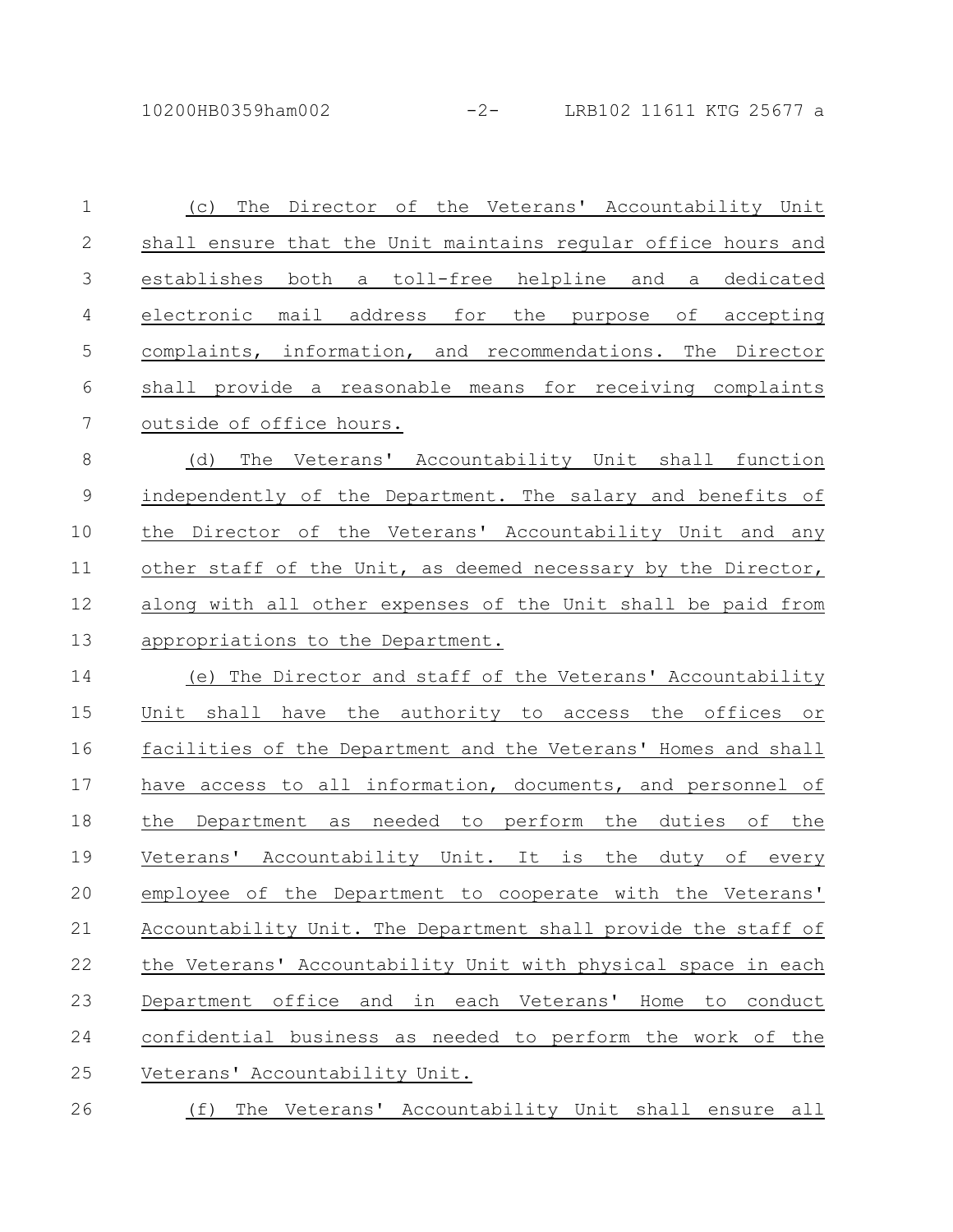10200HB0359ham002 -3- LRB102 11611 KTG 25677 a

complaints, allegations, or incidents of possible misconduct, misfeasance, malfeasance, or violations of rules, procedures, or laws by any employee, service provider, or contractor of the Department are reported to the Office of the Governor's Executive Inspector General. 1 2 3 4 5

(g) The Office of the Governor's Executive Inspector General shall assess the complaints, allegations, and incidents and shall determine whether to (i) investigate, (ii) refer to the appropriate agency, (iii) refer to any appropriate law enforcement agency, (iv) request a response from the Department to the complaint, allegations, or incident, or (v) refer to the Veterans' Accountability Unit to conduct further inquiry or review if necessary. 6 7 8 9 10 11 12 13

(h) The Director of the Veterans' Accountability Unit may recommend changes to the Director of Veterans' Affairs concerning Department policies or practices based upon information learned or observations made by the Veterans' Accountability Unit staff during the course of its duties. The Director of the Veterans' Accountability Unit shall meet regularly with the Office of the Governor's Executive Inspector General to report this information to allow the Office to determine whether further investigation is necessary. 14 15 16 17 18 19 20 21 22 23

(i) The Veterans' Accountability Unit shall create an annual report that includes a summary of the complaints received and actions taken in response. This report shall not 24 25 26